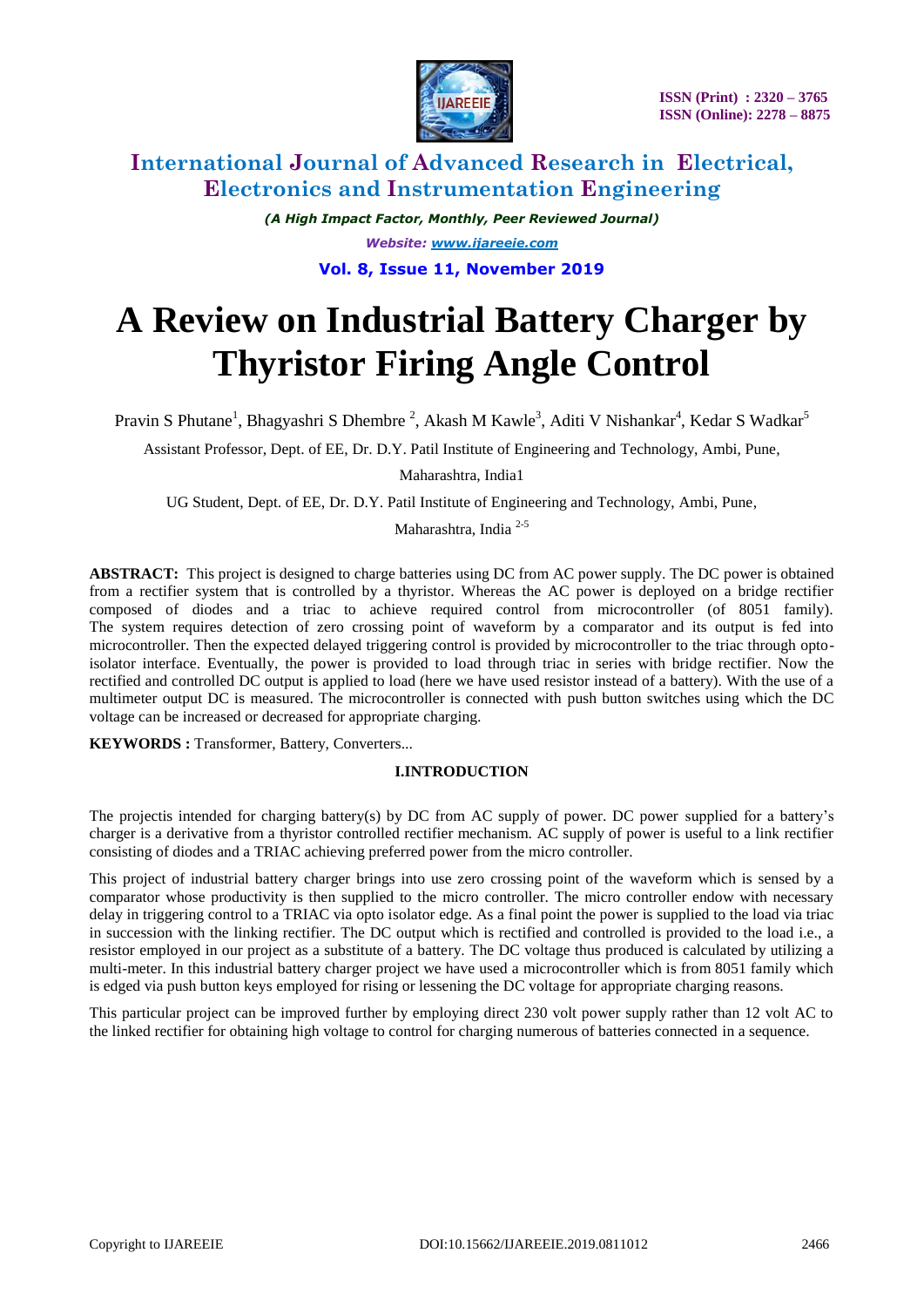

*(A High Impact Factor, Monthly, Peer Reviewed Journal) Website: [www.ijareeie.com](http://www.ijareeie.com/)*

## **Vol. 8, Issue 11, November 2019**

## **II. METHODOLOGY**



#### **FIG 1: BLOCK DIAGRAM OF INDUSTRIAL BATTERY CHARGER BY THYRISTOR**

The block diagram of the thyristor based emergency battery charger using DSP controller is shown in Fig.4.The 1Φ, 230V, 50Hz supply is fed to the 230/133 V transformers. The 133 V AC input to semi-controlled converter is rectified to obtain a 110 V DC. The DSP processor is programmed using CCStudio to obtained required duration gate pulse.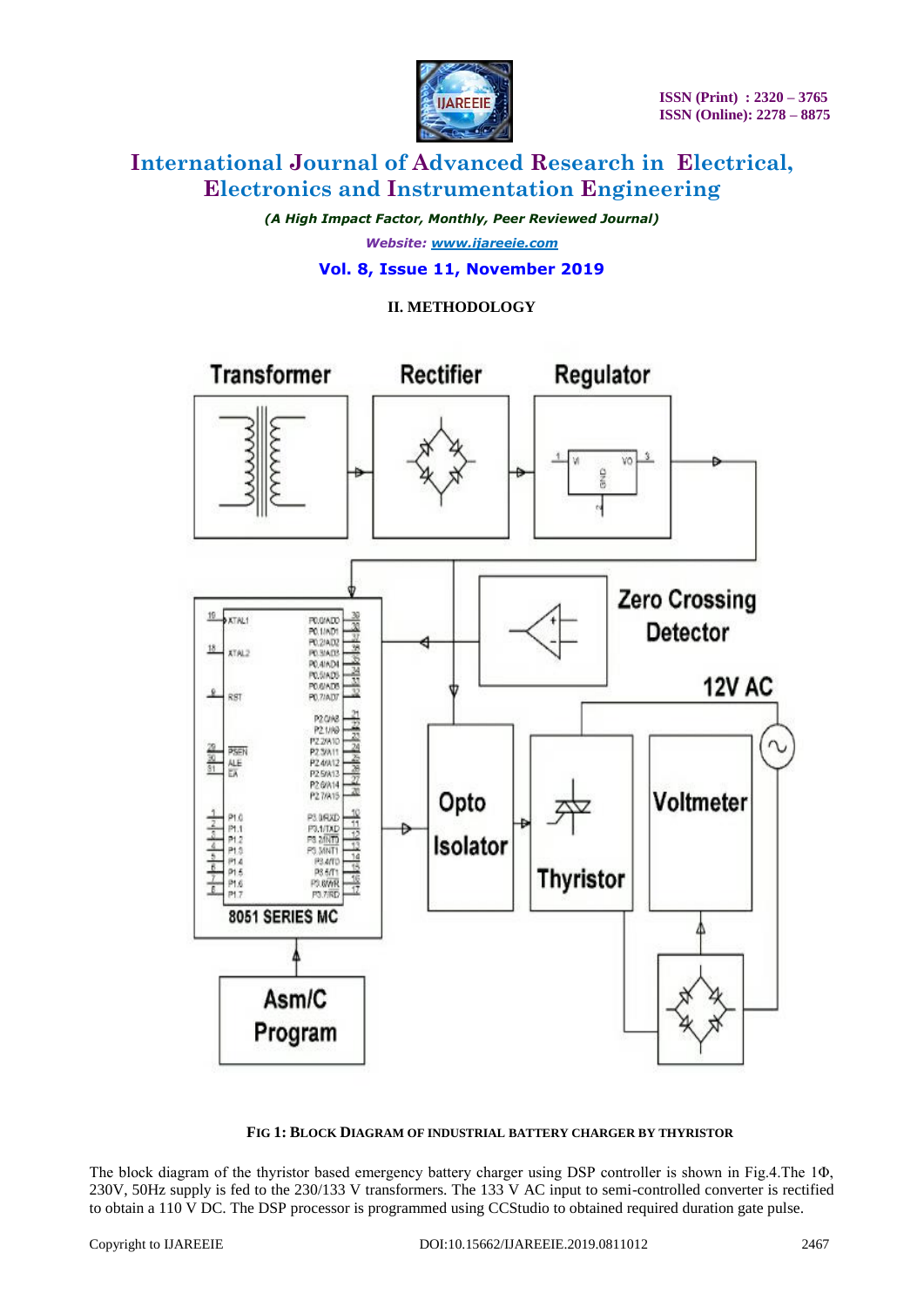

*(A High Impact Factor, Monthly, Peer Reviewed Journal)*

*Website: [www.ijareeie.com](http://www.ijareeie.com/)*

## **Vol. 8, Issue 11, November 2019**

A TI device AMC1100EVM is used to sense the output voltage and provide voltage feedback to the DSP controller. The passive LC filter at the output reduces the ripple content in the output voltage and the output current.

#### **III. OBJECTIVE**

The major objectives of the presented work are as listed:

- To design a 2.5KW, 110V,70AH Thyristor Based Emergency Battery Charger for railwayapplication
- To obtain a regulated output of 110V DC with output regulation  $\leq 2.5\%$
- To obtain an overall system efficiency ≥80%
- To supply the load and charge the primary battery in the case of failure of the mainbattery.

#### **IV. COMPONENTS**

The various components of the thyristor controlled emergency battery charger are chosen to fulfill all the stated objectives.The valve regulated lead acid battery (VRLA)battery is charged in the constant voltage mode.The selection process of the various blocks that has been incorporated in the thyristor controlled emergency is as:

#### **Transformer**

A rectified output of 110V is required.Considering the voltage drops across the diode , thyristor,inductor resistance and electrostatic resistance( ESR) in capacitor , a 230/0-133-139V centre tap transformer is selected.The double winding transformer has EI core.

#### **Rectifierbridge**

A thyristor –diode bridge module SKKH 57/16E is used. The thyristor has 150 mA holding current  $(I_H)$  300mA latching current  $(I_L)$ . The minimum gate to cathode voltage  $(V_{AK})$  for turning on the thyristor is 3V.

#### **Passivefilters**

 The capacitor and inductor is selected to minimizethe ripple content in the output voltage and the output voltage and the output current

#### **Capacitor**

A 4700µF, 350V DC, Large Can Electrolytic Aluminium Capacitor is used is used to minimize the ripple content in the outputvoltage.

#### **Inductor**

A 18mH allowing maximum permission current of 30A is used.It is of Type 43 with single core EI laminations. The ripple content in the output after using the LC filter circuit is calcuted using equation - Ripple factor  $(RF)$  =

$$
\frac{1}{6*\sqrt{2}*w^2*L*C}*100
$$

 $RF= 1.411 \% \le 2.5\%$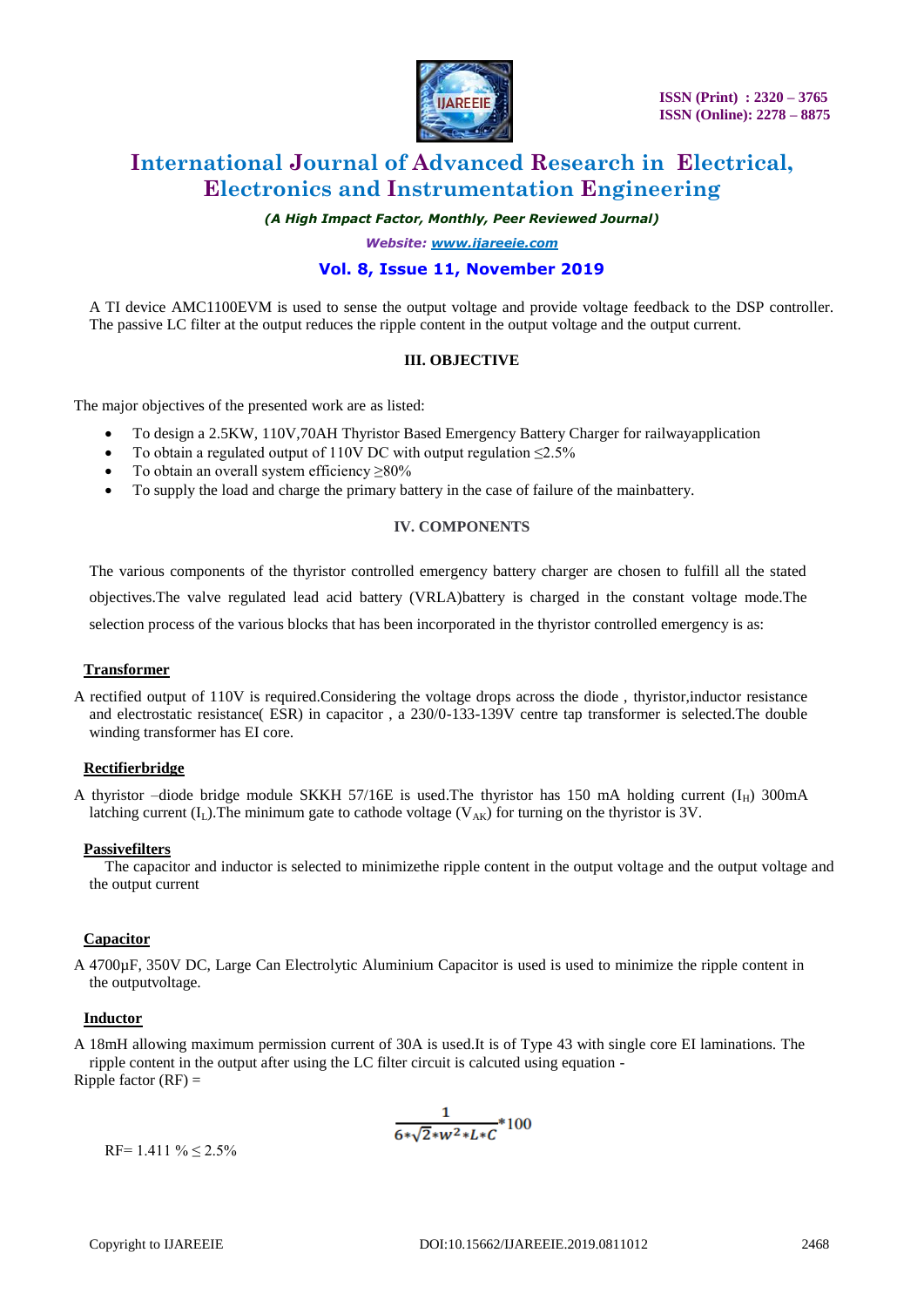

*(A High Impact Factor, Monthly, Peer Reviewed Journal)*

*Website: [www.ijareeie.com](http://www.ijareeie.com/)*

## **Vol. 8, Issue 11, November 2019**

#### **Output Voltage ErrorDetector**

R1 and R2 at the output forms the potential divider circuit. The resistance values are selected as  $45.3\text{k}\Omega$  and  $100\Omega$ repectively.

The voltage across R1 is 109.75V and that across R2=0.24V if an output of 110V is obtained.

The voltage across R2 ( $V_{R2}$ ) vary in the range of 0.25V to 3.3 V as the output varies between 106V to 112V due to fluctuations in the AC supply. The voltage  $V_{R2}$ is fed to AMC1100EVM, a TI device generating the error voltage in the output and feeding it as input to the ADC as shown in Fig.6.



**Fig.6 AMC1100EVM detecting the error in output voltage**

#### **DSPProcessor**

TMS320F28335 processor is used to generate the required gate pulses to fire the thyristor.The block diagram is shown in Fig. 7.



**Fig.7 Block diagram of TMS3220F28335**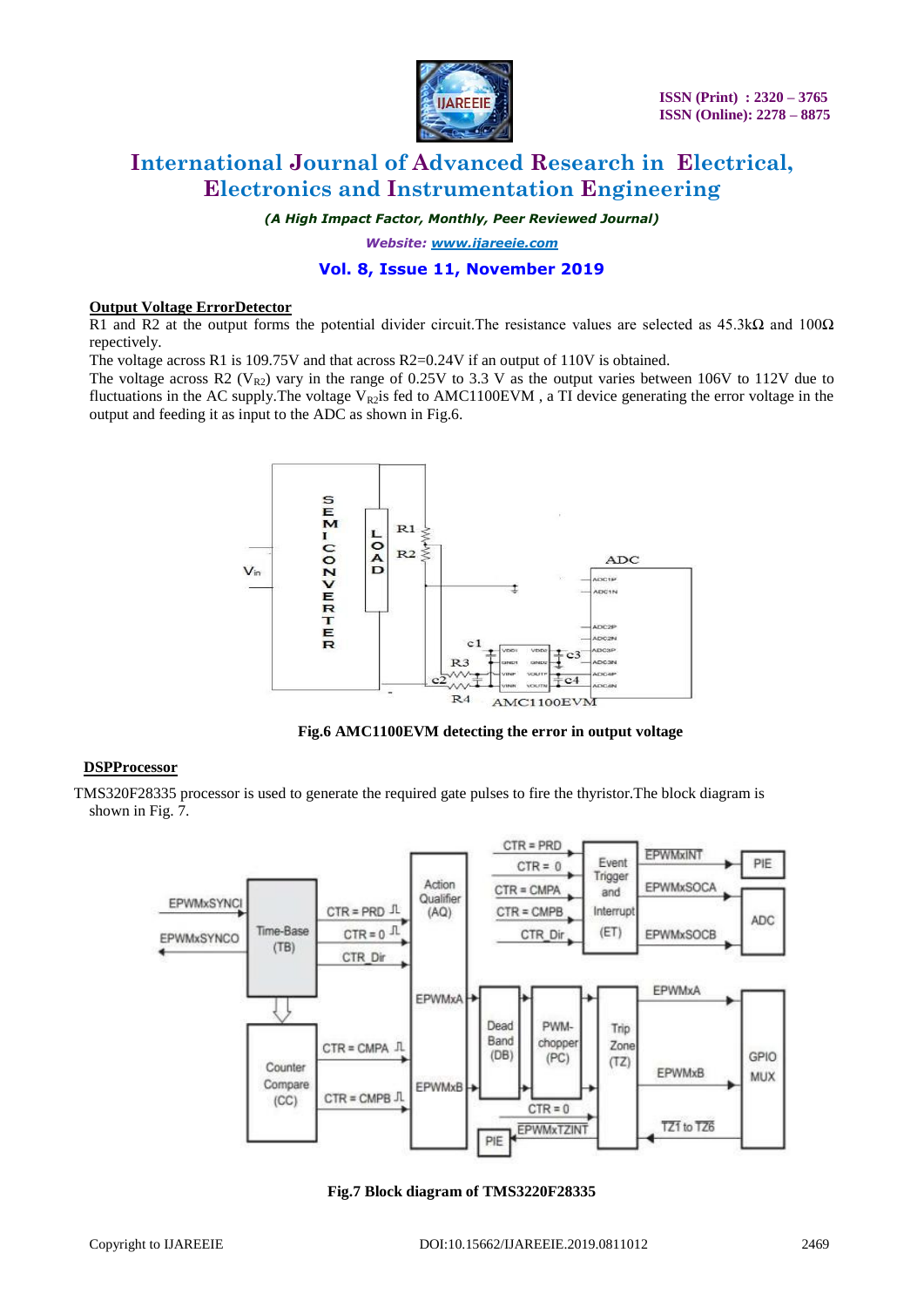

*(A High Impact Factor, Monthly, Peer Reviewed Journal)*

*Website: [www.ijareeie.com](http://www.ijareeie.com/)*

## **Vol. 8, Issue 11, November 2019**

The phase angle control logic is implemented as shown in Fig.8.The thyristor firing angle gets adjusted based on the error voltage input to the ADC.The slave ePWM signals ePWM1A and ePWM4A corresponds to the firing angle of thyristor T1 and T2 respectively where as ePWM6A is the master ePWM controlling the generation of ePWM1A during the positive half cycle and generation of ePWM4A during the negative half cycle.



**(b)Fig.8ThyristorFiringLogic(a)DeadBandGeneration(b)Firingangleadjustment**

#### **Firing Control Circuit**

The ePWM1A and ePWM4A is fed to the firing and control circuit shown in Fig 9.The IR2121 IC limits the inrush of huge current and shuts down the circuit in case of any fault detection.The high switching frequency MOSFET is